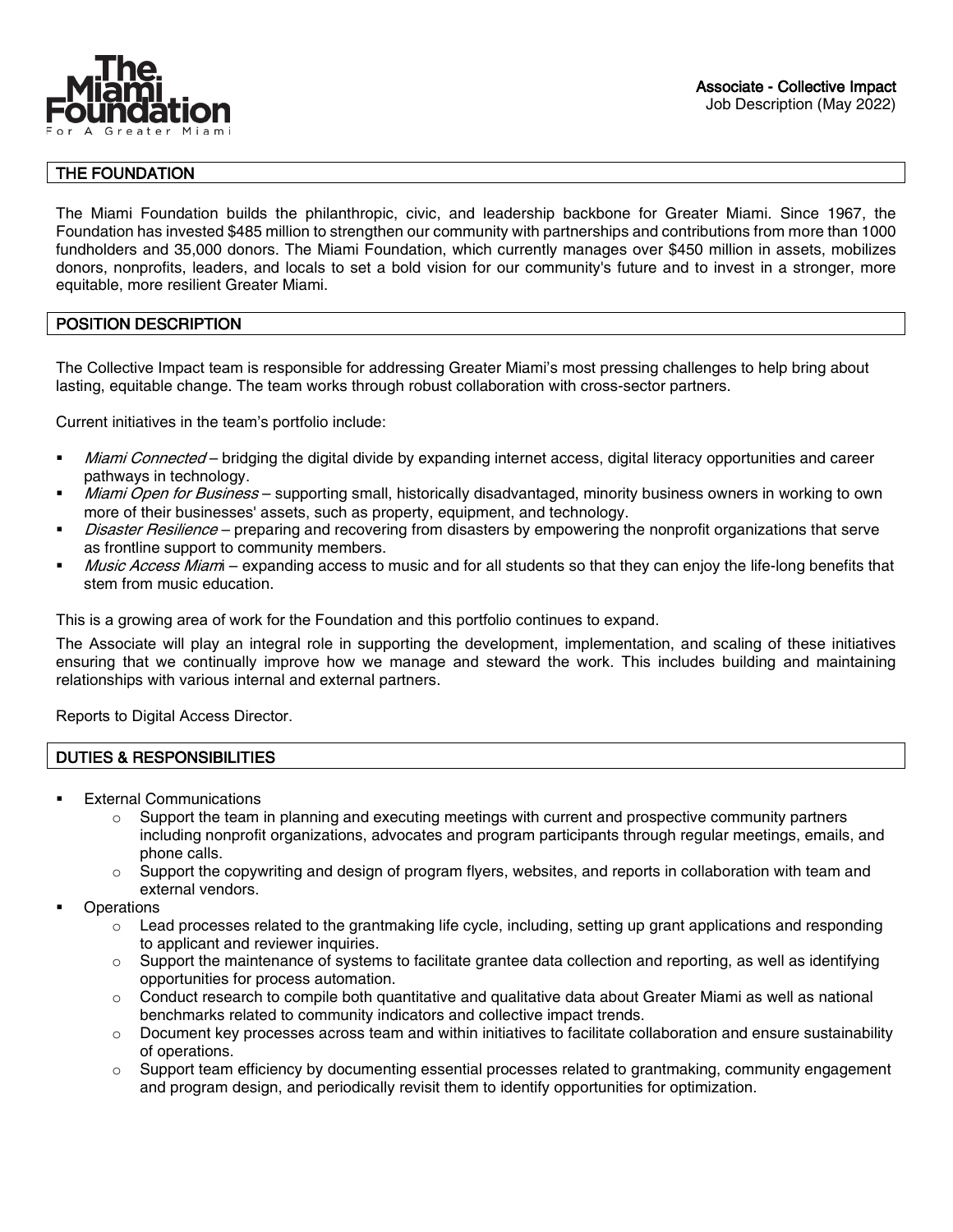- Community engagement
	- $\circ$  Represent the Foundation at community gatherings, virtually and in person, to support the work of partners as well as initiate conversations with potential partners.
	- Support the hosting of and/or participation in community engagement opportunities, such as advisory group meetings, to engage and learn from diverse stakeholders.
	- $\circ$  Lead the planning and coordination of periodic events hosted by the Foundation in collaboration with initiative partners and Communications team.

This role requires occasional availability outside of office hours for community engagement opportunities as well as transportation across the county for both events and partnership coordination.

## POSITION REQUIREMENTS

### **Essential Qualities**

- **Entrepreneurial spirit** A passion for building innovative solutions from inception and developing the necessary processes and partnerships for their continued success. An eagerness for working across multiple functions of a project.
- **Strong interpersonal and communication skills** Exceptional commitment to delivering the highest-quality customer service and ability to work with diverse stakeholders. Excellent writing and grammar skills and general communications abilities written and verbal.
- **Proactive and solution-oriented** An inclination to proactively seek opportunities to maximize impact or overcome challenges. Creative and resourceful in seeking or developing solutions.
- **Strong project and time management skills** An adeptness at using organizational methods and tools to manage multiple workstreams with ease and effectiveness, while maximizing shared visibility and accountability.
- **Robust commitment to diversity, equity, and inclusion** A dedication to deliberately and proactively engage and partner with groups that are historically underrepresented. Passionately believing that our strength as a community is rooted in our diversity.

## **Desired Experience**

- Minimum of an Associate Degree or equivalent work or life experiences
- Experience working in a programmatic role in the nonprofit/foundation, public, or education sectors in Greater Miami for 2+ years
- 2 5 years of work experience in a professional office setting
- Proficiency skills in the use of Microsoft Office, email, project management platforms, internet research and/or other tech tools (graphic design, social media, among others)
- Experience aggregating, analyzing, and visualizing data using Microsoft Excel and/or Power BI is a plus
- **Multilingual is a plus**

This list of essential functions is not intended to be exhaustive. The Miami Foundation reserves the right to revise this job description as needed to comply with actual job requirements.

### **SPECIFICS**

- Position available: Immediately
- Status: Full Time, Non-exempt
	- Salary:  $$42,000 $58,000$ , commensurate with experience and qualifications
- Place of work: Hybrid. Partially remote and partially in office or in community, on a weekly basis
- Please submit resume and cover letter to  $hr@minimum$  miamifoundation.org.